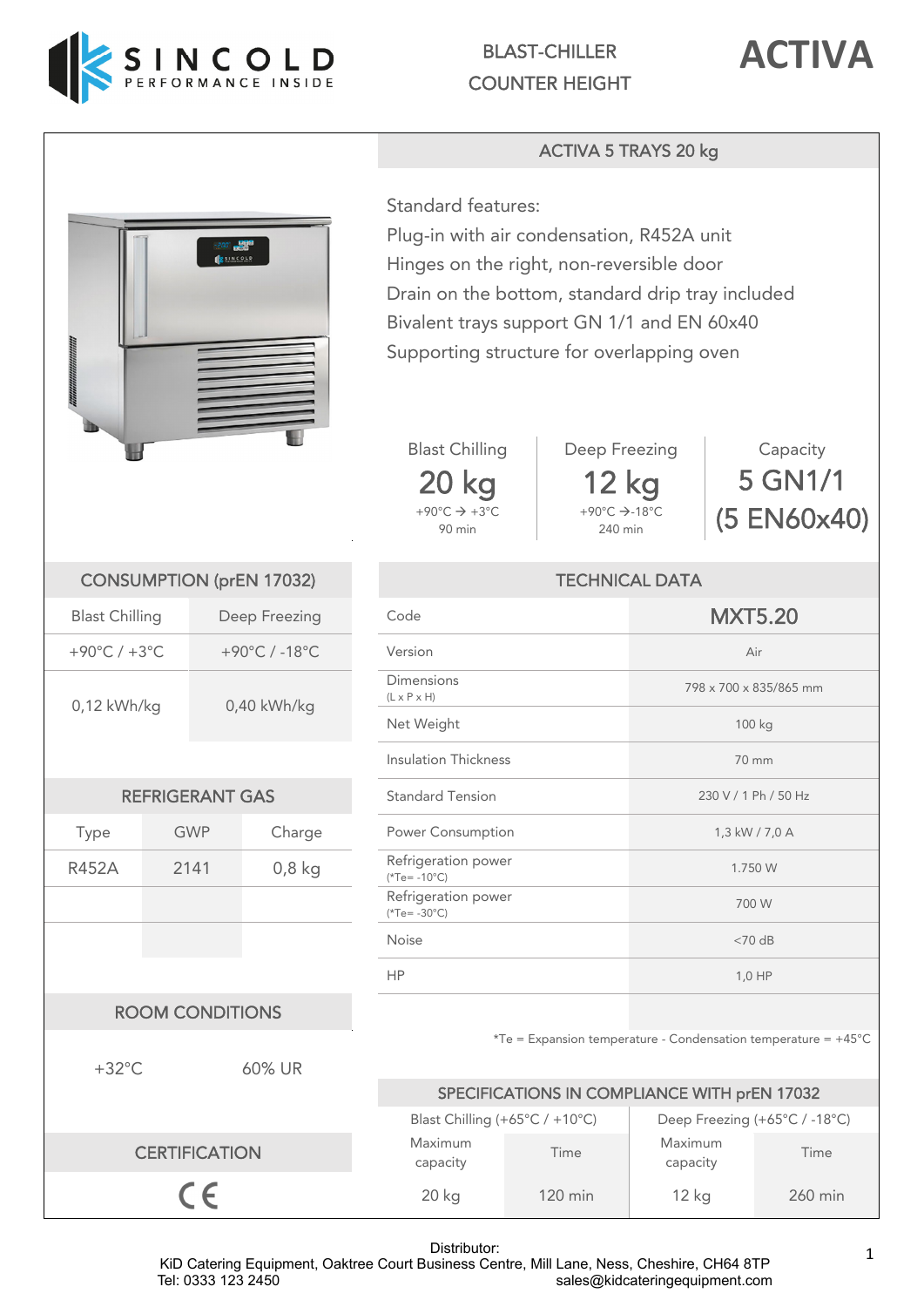

## BLAST-CHILLER COUNTER HEIGHT





\*We can choose one of the two options

Distributor: KiD Catering Equipment, Oaktree Court Business Centre, Mill Lane, Ness, Cheshire, CH64 8TP<br>sales@kidcateringequipment.com sales@kidcateringequipment.com